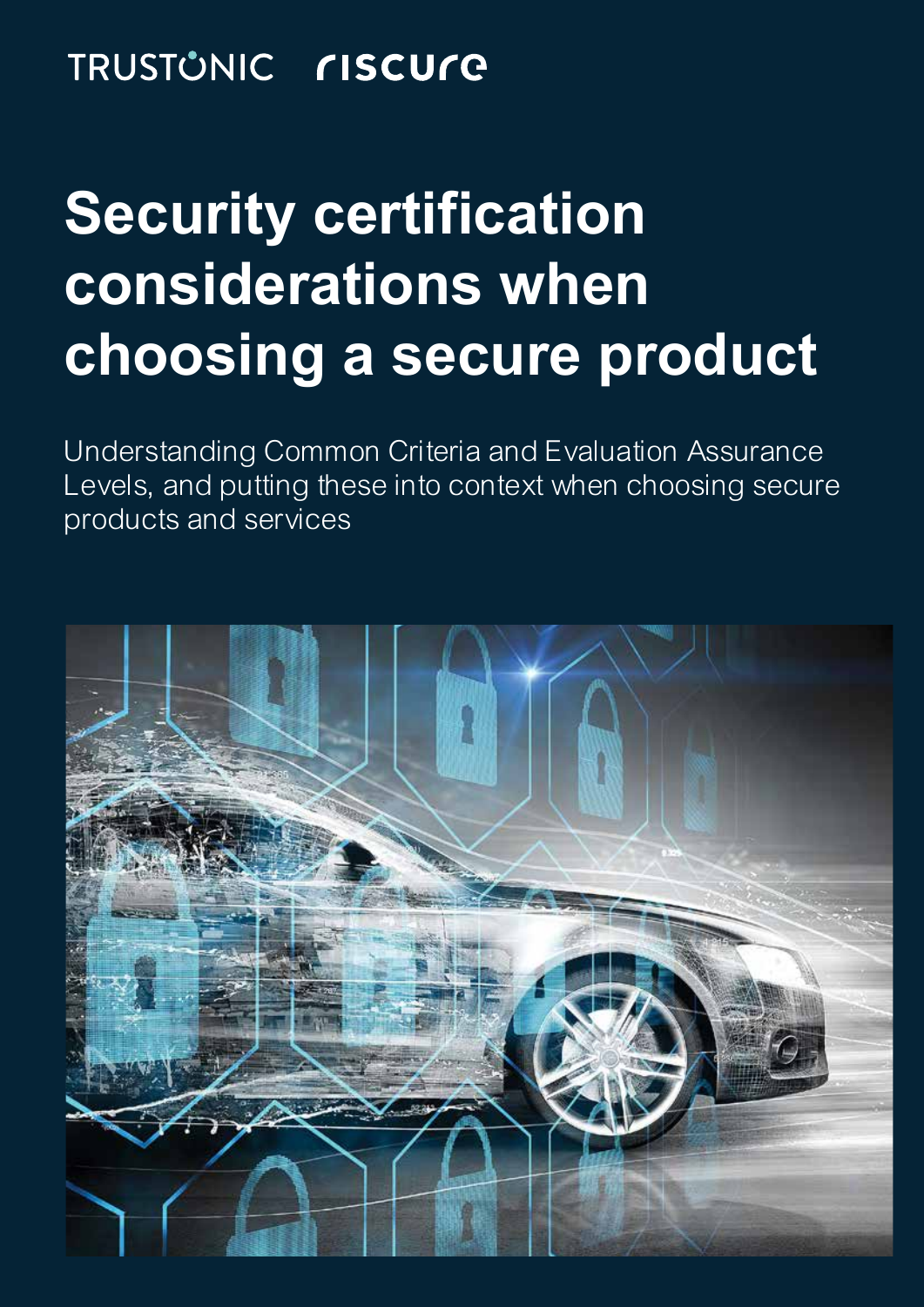### **Contents**

| 03 | <b>Executive summary</b>                                |
|----|---------------------------------------------------------|
| 05 | <b>Introduction</b>                                     |
| 08 | <b>Understanding Common Criteria and EAL</b>            |
| 09 | <b>Protection Profiles and Security Targets</b>         |
| 10 | <b>EAL</b> levels                                       |
| 11 | Assurance components and the attack potential (AVA VAN) |
| 12 | <b>Putting EAL into context</b>                         |
| 13 | <b>Understanding EAL and Robustness</b>                 |
| 14 | Taking a holistic approach to security evaluation       |
| 18 | Leveraging the GP TEE Protection Profile                |
| 19 | <b>Conclusion</b>                                       |
| 20 | <b>Appendix 1-Assurance Components by EAL</b>           |
| 21 | <b>References</b>                                       |
| 22 | <b>Glossary</b>                                         |
| 23 | <b>Authors</b>                                          |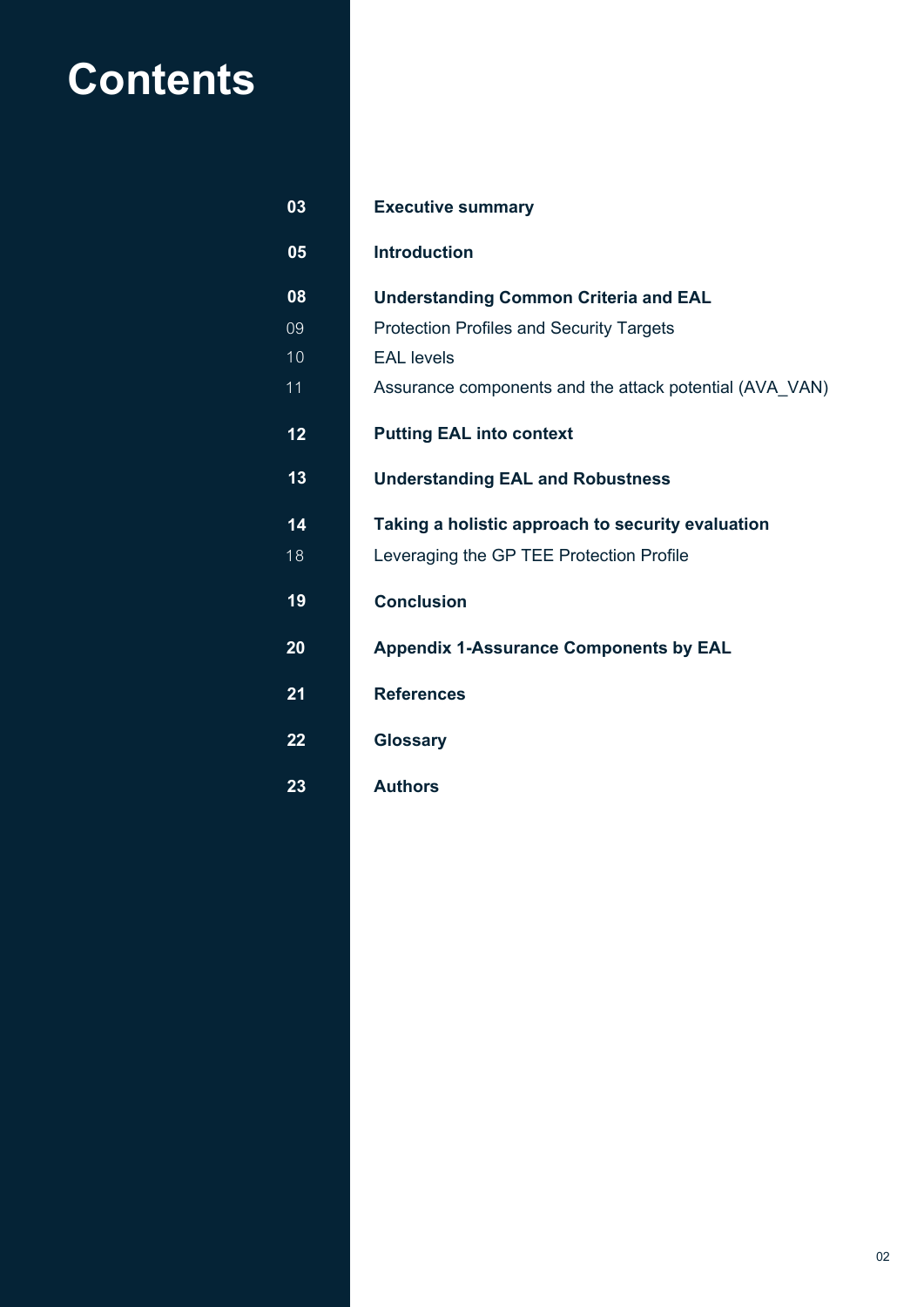### **Executive summary**

The modern vehicle is not just a car: it is a complex, connected, computer ecosystem. As such, the automotive industry faces all the cybersecurity issues inherent within the wider software sector. So how do you choose a secure, future-proof platform that will protect your vehicle and your customers from real-world threats throughout the lifetime of the vehicle?

This paper discusses the role that security certification plays when

choosing a secure solution that will benefit your customers now, and that will provide a future-proof platform for the emerging automotive cybersecurity threat landscape, and address legislation such as UNECE WP.29.

In this white paper the automotive industry is used as an example. However, the approaches and recommendations contained within this paper can be applied equally to other vertical markets and product types.

# **This paper provides value to:**

 OEMs seeking to secure the modern, connected vehicle or set a secure foundation for future revenue streams such as the monetization of vehicle data

 Executives such as CEOs, CTOs and CFOs who want to prepare their cybersecurity strategy and understand the importance of designing security in from inception to meet current and future legislative requirements

 Product managers, especially those involved in vehicle connectivity - whether traditional telematics units, ADAS systems, or autonomous driving technology

 Security, quality and development teams seeking to understand security certification, particularly in the context of the wider security solution

 Business development and digital revenue teams wanting to understand the importance of building a robust, secure platform, especially for next-generation capabilities

 Procurement teams who want to develop a greater understanding of the risks associated with their buying decisions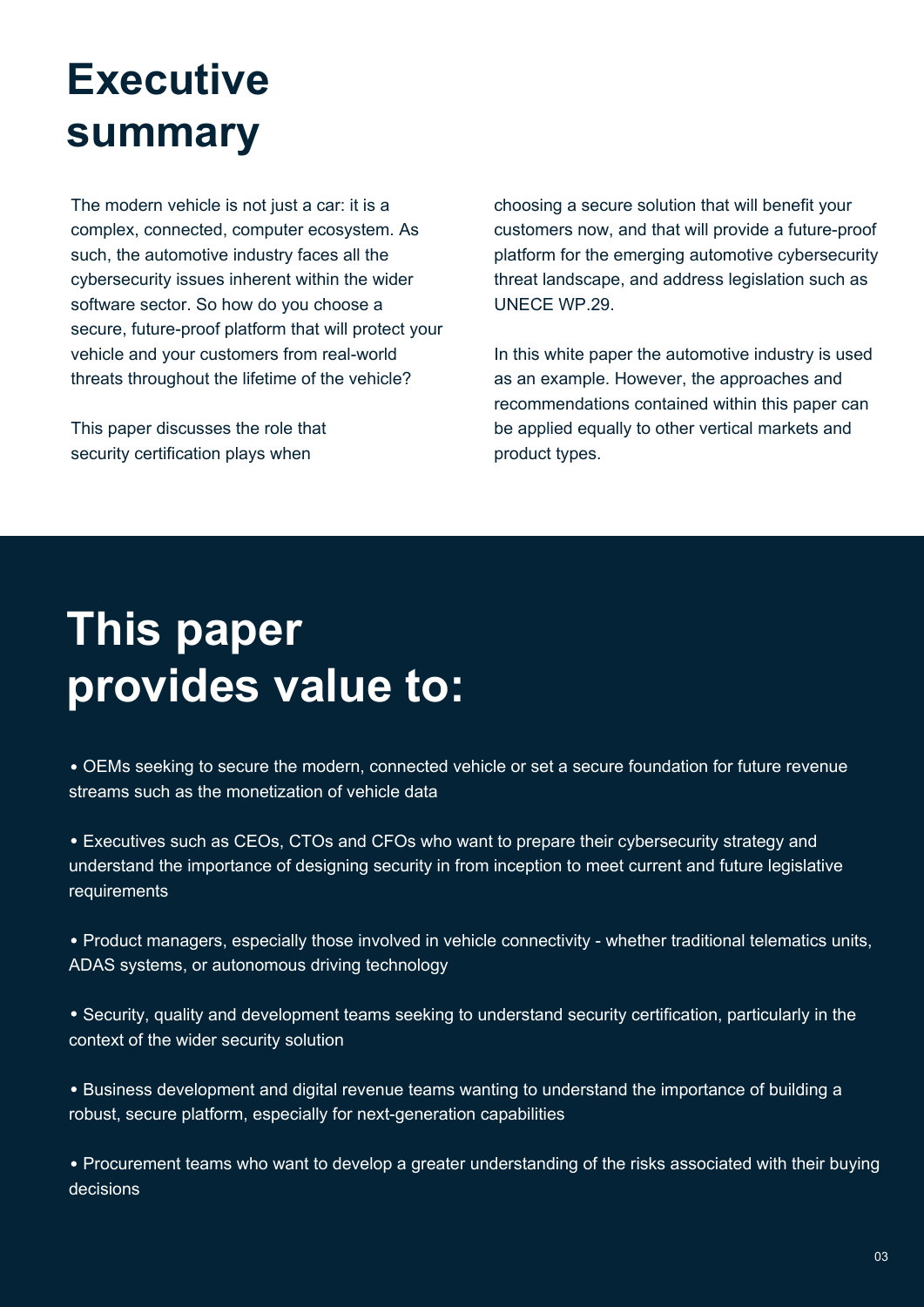This is the second in a series of papers on the 1role and value of security testing, evaluation and certification in the design, development and launch of secure products and services. In this paper, we focus on understanding Common Criteria (CC) for Information Technology Security Evaluation certification and the different levels and components associated with a CC evaluation. We will use the example of the TEE (Trusted Execution Environment) to show how security certification should be considered in the wider context of choosing an overall solution. Although there are other security certifications relevant to vehicles - such as those associated with payment technologies - the general principles and recommendations are the same.

Trustonic's mission is to embed the best security into the world's smart devices and apps; empowering vehicle, mobile and IoT developers to build in the trust required to deliver simple, fast and secure solutions.

Riscure is a leading vendor of security services, tools and training for edge devices. Our tooling helps global technology leaders to build robust hardware and software solutions. Riscure security analysts bring top-notch security expertise to development teams and aim to run no-pain certification projects. Built on a wealth of security research and extensive practical experience, Riscure is well recognized for its technical leadership.

Trustonic and Riscure work closely together to drive more secure technology implementations. The two companies share a vision to help the ecosystem to better secure devices, apps and data. This paper represents a joint effort to provide additional clarity for readers seeking to understand the security certification processes with a focus on the critical connection between Evaluation Assurance Level (EAL) levels and the potential evaluation scope.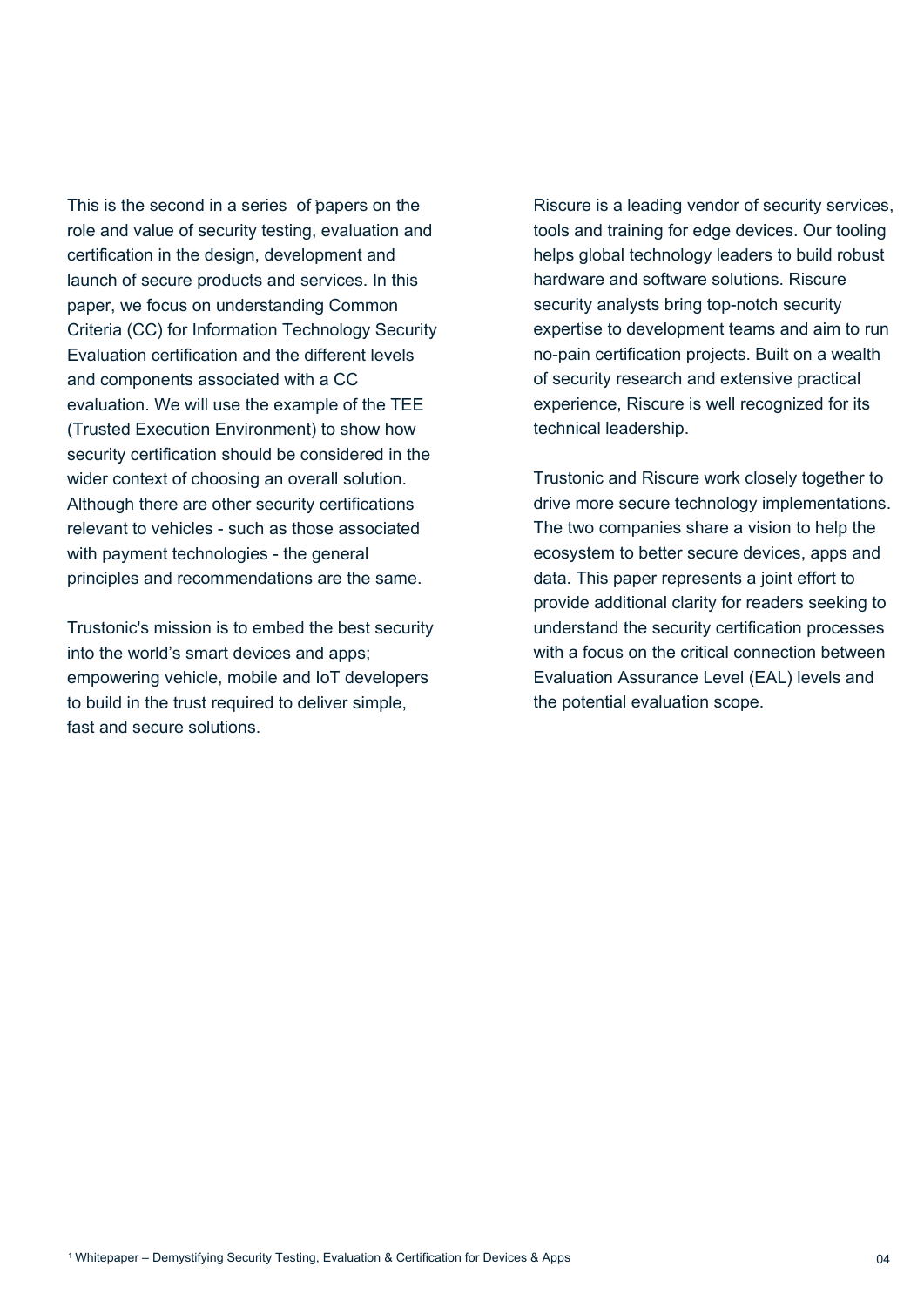#### **Introduction**

The digitization of in-car systems is the foundation on which the next wave of innovation in the automotive industry is built, whether it is connected cars, electric vehicles, autonomous driving or shared mobility. However, with increased digitization comes the increased risk of cyberattack $^{\text{z}}$  . If a car's security is compromised, this can result in the theft of personal data or the car itself, a risk to the vehicle's security and safety mechanisms or, in extreme cases, full remote control of the car. And, with the dawn of autonomous vehicles, these risks are only set to increase due to the dependency on software communication channels. Failure to protect against these risks could have a catastrophic effect on consumer confidence, privacy, brand reputation and worse, vehicle occupant and pedestrian safety.



The "hack" in 2012 of a Toyota Prius and Ford Escape by security experts Dr. Charlie Miller and Chris Valasek is one of the more dramatic examples. They showed how they were able to attack a 2010 Ford Escape and 2010 Toyota Prius by cutting the power steering, taking control of the horn, and spoofing the GPS, as well as the dashboard displays. Miller and Valasek then went on to demonstrate how they could remotely hack a Jeep Cherokee via its internet connection, effectively paralysing it.

To perform these hacks, they exploited the

automated features in these vehicles. They used the Prius' collision avoidance system to slam on its brakes, the Jeep's cruise control system to make it accelerate, and the Jeep's parking assistance to turn the steering wheel, even when it was moving at 80 miles/hour.

These flaws are serious enough in vehicles with a few automated features. However, in a driverless level-5 autonomous vehicle, the computer has complete control and there is no manual override. Miller states that solving autonomous vehicles' security weaknesses will require a serious rethink of their architecture.

 $^\mathrm{2}$  Upstream Security report "Upstream Security's 2020 Global Automotive Cybersecurity Report" cyber-attacks against vehicles have increased by 99% between 2018 and 2019.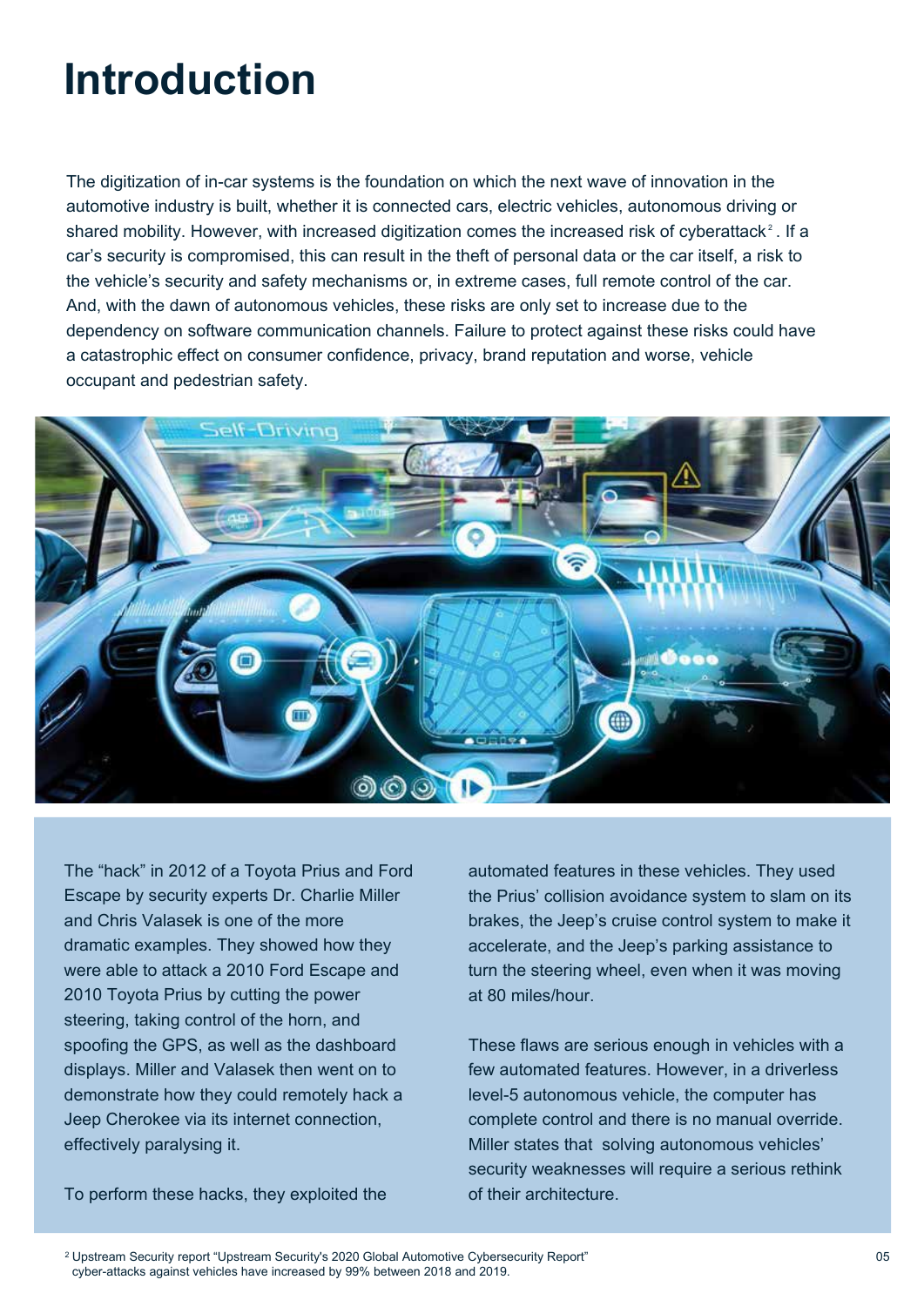In addition to protecting vehicles from thieves and cyber criminals, there is also the need for manufacturers to build a secure platform for future revenue growth, one that customers can trust. This secure platform must also meet minimum regulatory requirements which affect not only vehicle development and production but also post-production activities, including the ability to fix security issues years after the sale of the vehicle.

The challenge is therefore one of choosing a robust, future-proof security solution that meets all these requirements. And, part of this challenge, is understanding the various security certifications relevant to the different use cases in the automotive industry, and the importance of the certification levels in the context of the complete solution.

#### **The robustness of a security solution for current and future threats depends on several factors such as:**

- Does the attack model resemble real attacks present in the wild?
- Have all possible paths toward security compromise been considered? Will the paths include all components of the complete product?
- Has the security assessment been performed with a high enough Vulnerability Analysis (VA) level to capture the defined attacks in the wild and future attacks, with sufficient depth?

The assurance level of the security of a product is a concept defined in Common Criteria as a measure of confidence that the product or component meets the security functional requirements.

In addition, the assurance level provides a measure of the depth to which the assessment is performed. The assurance may cover the robustness of a certain level for VA, additionally verifying the secure development process and potentially using formal methods to provide proof.

In this paper, we focus on Common Criteria security certification, and we consider this in the context of evaluating a Trusted Execution Environment (TEE). Although there are other security certifications that could be applicable to the automotive industry – such as FIPS and PCI DSS, in the case where the vehicle is the transacting entity such as payment for apps or tolls – we will show that the general principles are the same.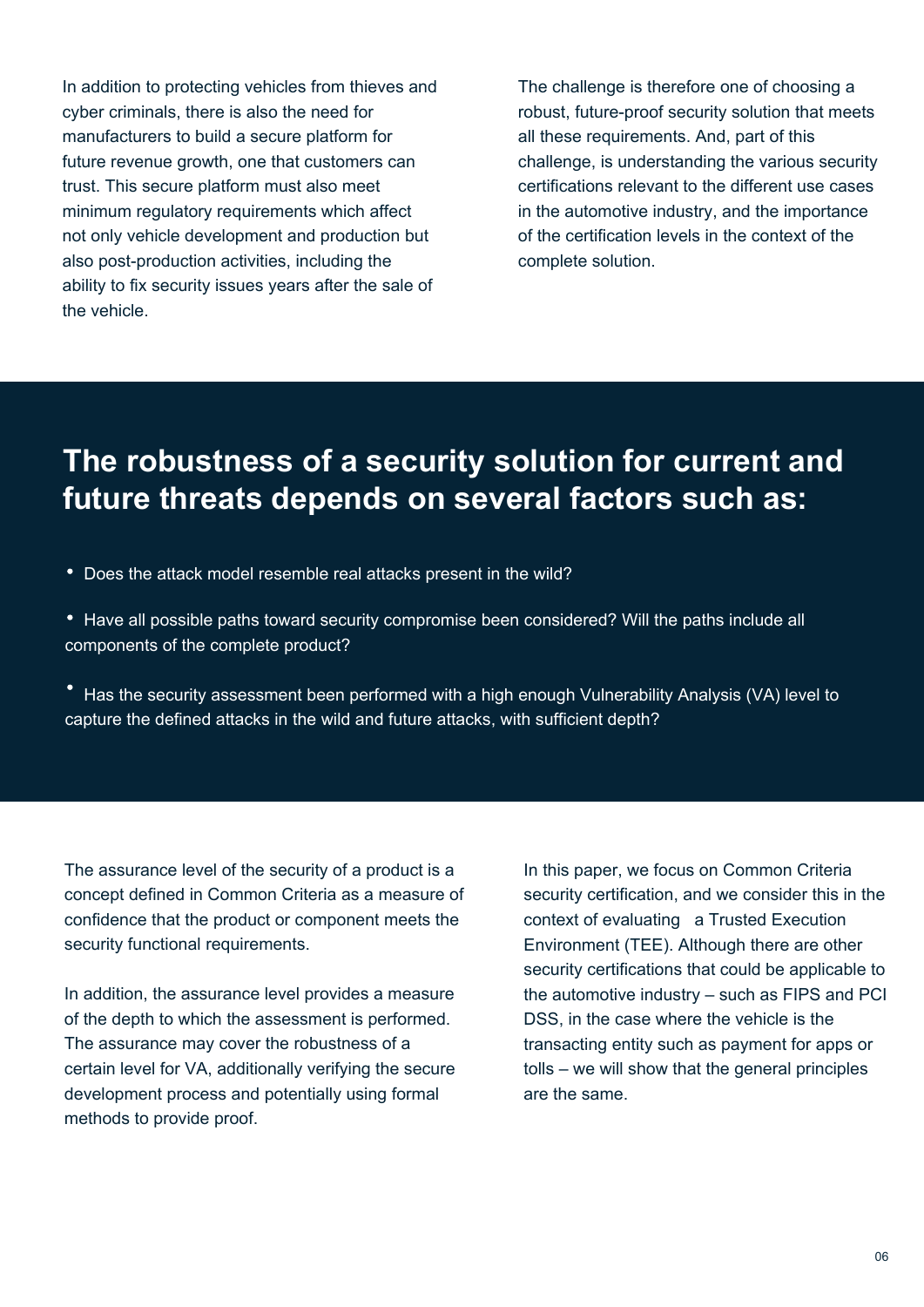#### **Understanding Common Criteria and EAL**



Common Criteria for Information Technology Security Evaluation (abbreviated as Common Criteria, or simply as CC) is an international standard (ISO/IEC 15408) for the security evaluation and certification of information technology (IT) products.

CC provides a structured framework that is generic, so it can be applied to any IT product. The CC framework provides the IT community with a common language and metrics to address IT security.

#### **Three entities are involved in a CC evaluation:**

 The vendor which provides the product, defines the Target of Evaluation (TOE) which is the portion of the product that will be evaluated, and the Security Target (ST). These are explained in more detail below

 The Security lab, such as Riscure, who performs the evaluation and presents the results to the Certification Body

 A Certification Body who monitors, supervises, and approves the lab activities and issues the certification for the  $TOE<sup>3</sup>$ .

CC certificate recognition depends on the country issuing the certificate, the EAL (Evaluation Assurance Level) of the certificate, the type of product being certified, and if the product claims conformance to a recognized Protection Profile or not (see below).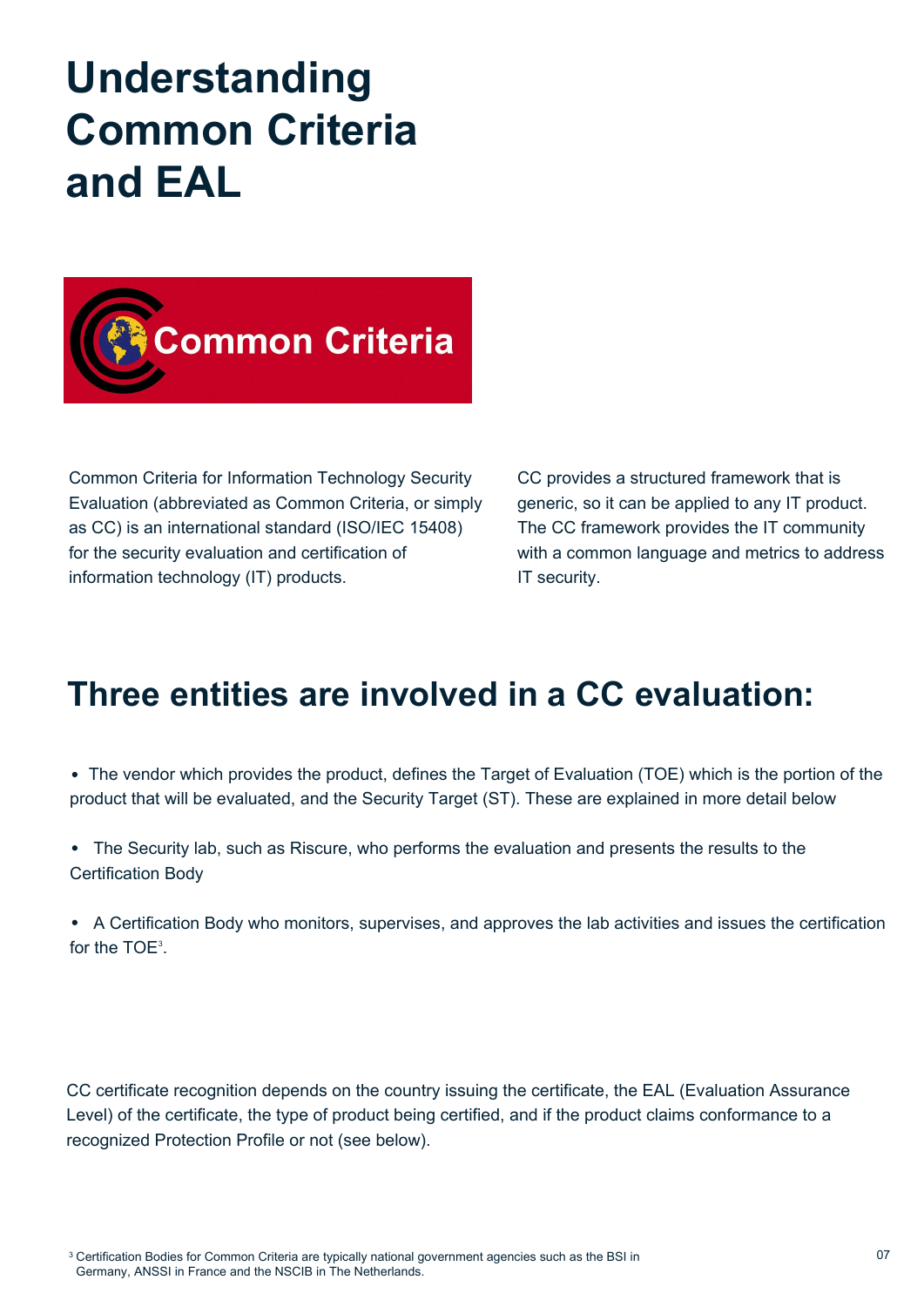#### **Protection Profiles and Security Targets**

#### **There are two important documents in CC evaluations:**

1. The Protection Profile (PP) – defines the security requirements of consumer groups and communities of interest for a product type; in other words, these are the minimum set of requirements your product must fulfil. PPs are generic for a product type, as opposed to a Security Target that is written for a unique TOE. PPs are certified by a CC scheme, such as PP for vehicle-to-everything (V2X) certification or PP for TEE certification. Some markets demand that your product type complies to a specific PP. The PP document includes the following key sections:

a. "Security Problem Definition" that describes the assumptions, organizational security policies and type of threats the product claims to protect against. For example, in the case of the TEE, this includes software attacks, non-invasive physical attacks, remote attacks etc.

b. "Security Objectives"; for example, for the TEE this includes secure boot (O.INITIALIZATION), application isolation (O.TA\_ISOLATION), key management (O.KEYS\_USAGE), among others.

c. "Security Requirements" where the minimum set of assurance requirements and functional requirements are defined.

2. The Security Target (ST) – defines the security requirements of a specific TOE $^{\circ}$  in other words, this is the scope of the evaluation for a particular TOE. The ST is mandatory and defines the exact threat model that the product claims resistance to, and the Evaluation Assurance Level (EAL). An ST may comply with one or several PPs, meeting all the requirements defined in the PPs, and it can add and/or increase evaluation items beyond the minimum requirements defined in the PP.

Importantly, an ST can be a free - format ST which does not claim conformance to a PP; in this case the scope is determined by the vendor themselves. This suggests you can only increase the level of assurance in the ST, where in fact the opposite is true. When a vendor writes a Security Target to support a product certification, there are options: (i) to comply with an existing Protection Profile, or (ii) to create a fully customized ST. Security Targets can also adhere closely to an existing PP; this is not formally recognized, but it can be mentioned in the ST. The process of tailoring an ST is explained in more detail below.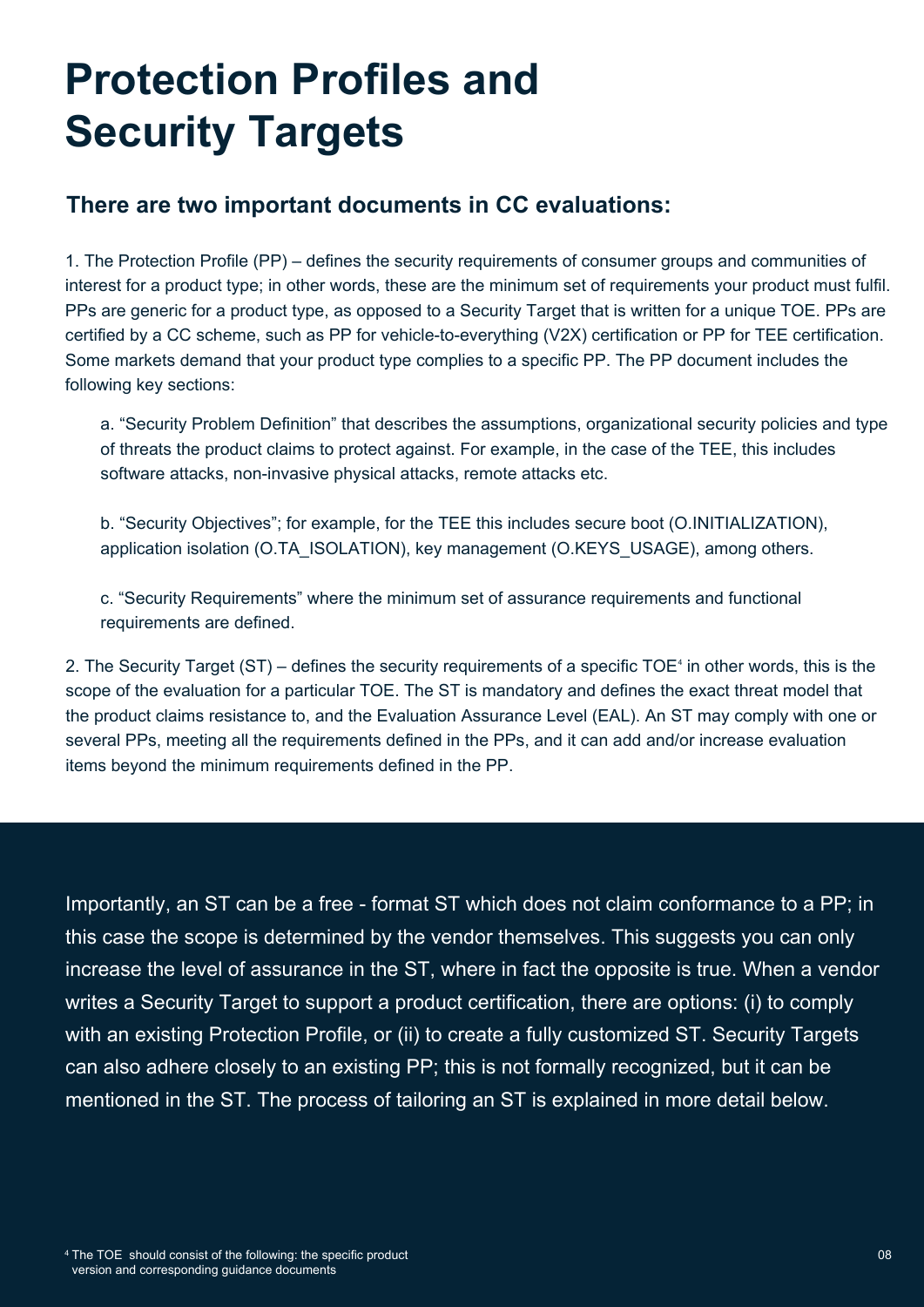#### **EAL levels**

| <b>Common Criteria Evaluation</b><br><b>Assurance Level (EAL)</b> | <b>Description</b>                           |
|-------------------------------------------------------------------|----------------------------------------------|
| EAL <sub>1</sub>                                                  | <b>Functionally tested</b>                   |
| EAL <sub>2</sub>                                                  | <b>Structurally tested</b>                   |
| EAL <sub>3</sub>                                                  | Metholodically tested and checked            |
| EAL <sub>4</sub>                                                  | Metholodically designed, tested and reviewed |
| EAL <sub>5</sub>                                                  | Semi-formally designed and tested            |
| EAL 6                                                             | Semi-formally verified, designed and tested  |
| EAL <sub>7</sub>                                                  | Functionally designed and tested             |

The CC evaluation methodology is divided into seven Evaluation Assurance Levels (EALs) with EAL1 being the lowest and EAL7 the highest level. Each level must satisfy a predefined minimum package of assurance components requirements, as summarized in the following table:

Note that there are regional differences between CC schemes; for example, between Europe, Asia and the US. Common Criteria Recognition Agreements (CCRAs) also exist between countries. For more information about these, see https://www.commoncriteriaportal.org/.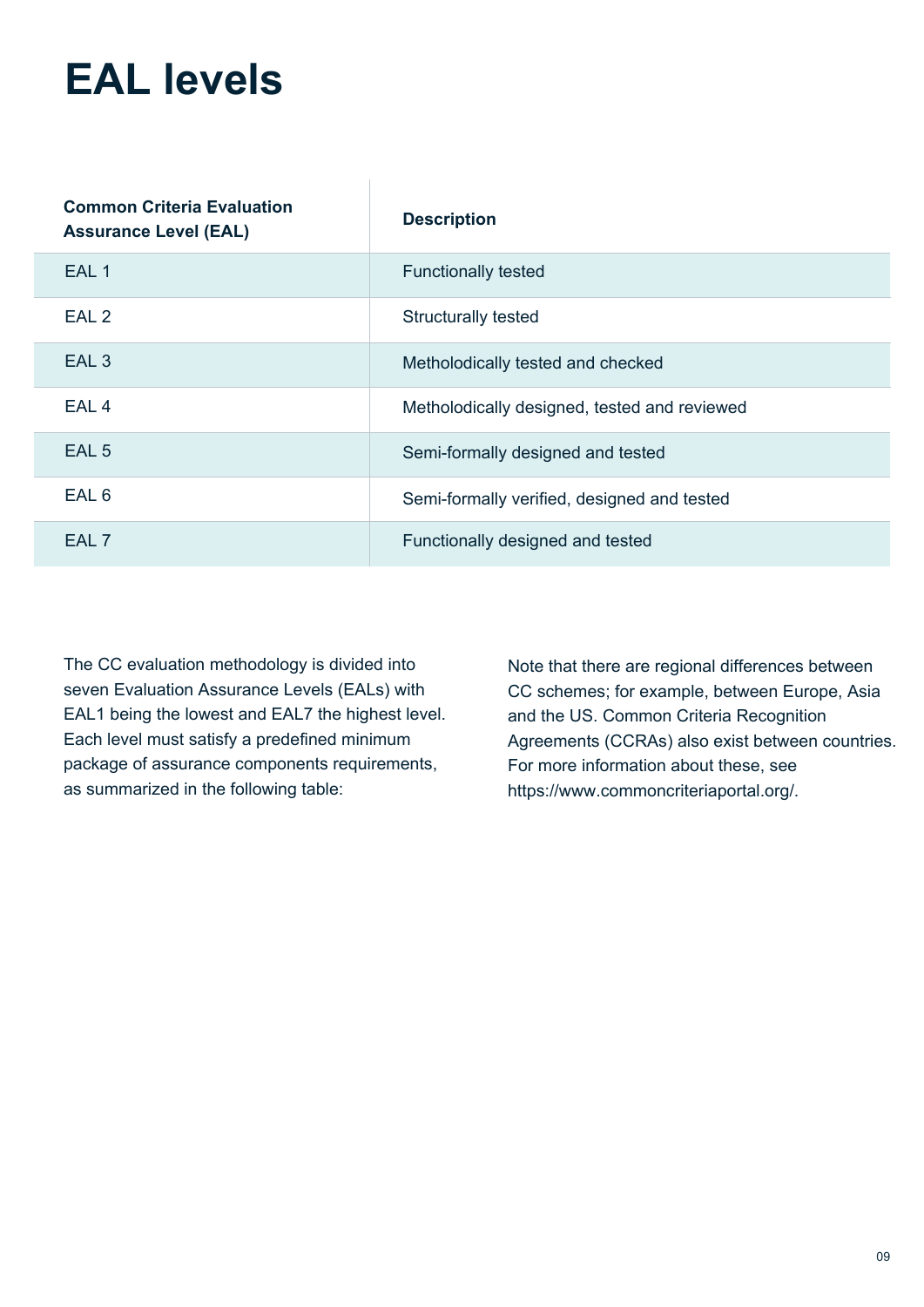### **Assurance components and the attack potential (AVA\_VAN)**

Each EAL has a predefined package of assurance components associated with it. The predefined EALs can be extended by "augmenting" with additional or higher level assurance components; for example, an EAL5+ can be achieved by increasing the level of one or more assurance components normally associated with a higher level, or by adding a component that is not part of

EAL5 package; for example, ALC\_FLR.1, which is about the Flaw Remediation process. See Appendix 1 for a list of assurance components by EAL.

Another example is the AVA\_VAN component, which defines the level of rigor applied in the vulnerability analysis and the attack resistance that the product needs to achieve regarding the threat model.

#### **There are five levels for AVA\_VAN:**

| <b>Vulnerability Analysis (AVA_VAN)</b> | <b>Description</b>                                                                           |
|-----------------------------------------|----------------------------------------------------------------------------------------------|
| AVA VAN.1                               | Vulnerability survey and resistance against<br>a basic attack potential                      |
| AVA VAN.2                               | Vulnerability analysis and resistance<br>against a basic attack potential                    |
| AVA VAN.3                               | Focused vulnerability analysis and resistance<br>against an enhanced-basic attack potential  |
| AVA VAN.4                               | Methodical vulnerability analysis and resistance<br>against a moderate attack potential      |
| AVA VAN.5                               | Advanced methodical vulnerability analysis and<br>resistance against a high attack potential |

When a TOE passes an AVA\_VAN.x level, this means the target scope has proved resistance to an attacker with a certain attack potential (based on the availability of specialist tools, time or

knowledge as well as a few other parameters). For example, if we take the Smart card industry, the minimum assurance level is EAL4 augmented with assurance classes aimed at proving the product is sufficiently resistant against a high attack potential.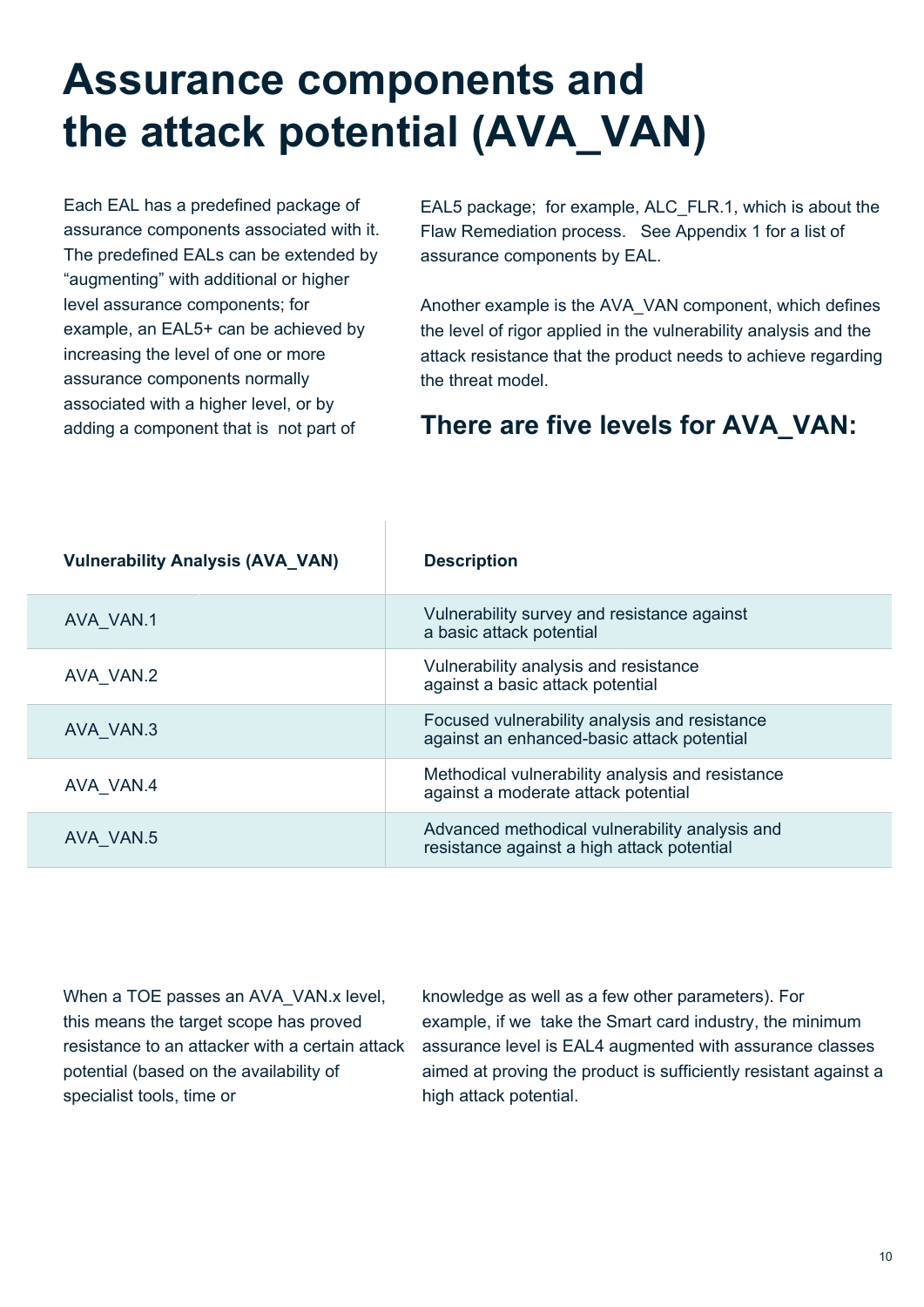# **Putting EAL into context**

As we have seen, there are several EALs, each characterised by a predefined package of assurance components. CC evaluation involves assessing whether the desired assurance level is achieved or not by, among other activities, appraising aspects such as the product functionality, the quality of the developer test campaign, the documentation requirements for design and implementation, as well as the site security and other relevant aspects. All these aspects build assurance into the product. Different levels of vulnerability analysis are also conducted, ranging from a basic analysis to an advanced methodical vulnerability analysis.

CC methodology is flexible, allowing vendors to choose the level of certification they want to achieve and to tailor the assurance requirements and evaluation efforts, in cases where the evaluation is not conducted against the approved PP.

This approach covers a wide variety of use-cases; however, due to complexity, it is possible that the target use-cases and certification results are misunderstood by the consumer of the certificate.

Undertaking a CC evaluation can be a time-consuming and costly process, particularly for the higher EALs. Typically, a CC evaluation takes around 3 months (for EAL2-3) and 6 months to a year for a smartcard with high assurance (EAL6-7), depending on the quality and completeness of the TOE. As a result, vendors will seek to find the best ratio between cost, evaluation level and evaluation scope. Sometimes this means reducing the scope of the security evaluation to achieve the certification and to keep costs down or to manage the wider system level complexity.

# **"Vendors will seek to find the best ratio between cost, evaluation level and evaluation scope"**

As a result, the EAL cannot be viewed in isolation from the Security Target (ST) document which defines the security properties, assessment scope and threat model. For example, a standard EAL4-certified secure element (smartcard technology) used to protect the storage of a cryptographic key often has a higher security level than a complete TEE OS fully certified with a higher EAL, including EAL7+. This is because smart card technology, and its certification process, answers to a threat model which includes some advanced and destructive hardware attacks.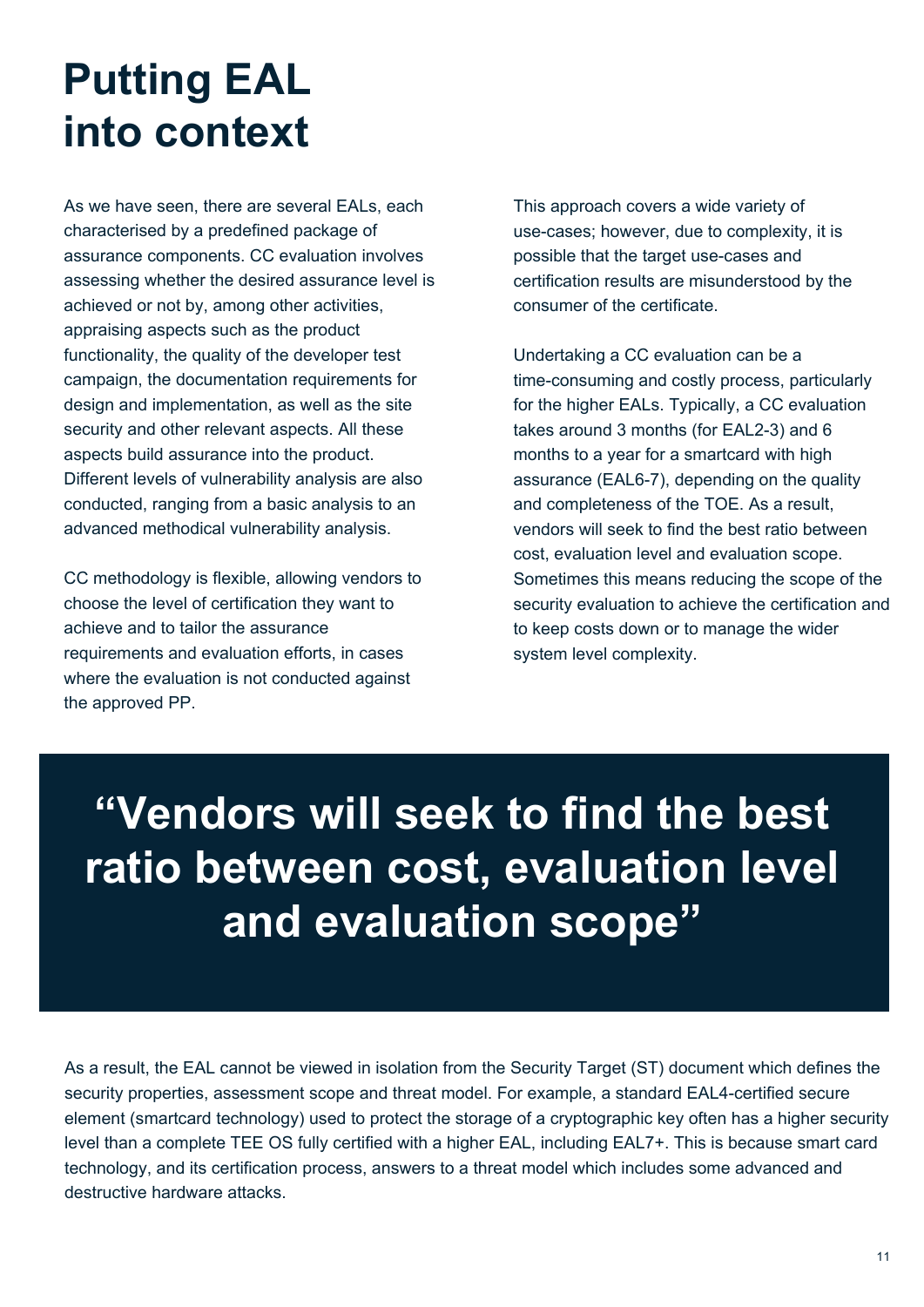The different CC levels are a measure of the level of assurance that claims about the security of a product have been rigorously tested and independently verified.

By design, CC levels (EAL6 to EAL7) are not a measure of the robustness of the product in the vulnerability assessment sense (AVA\_VAN5). Instead, the aim of these levels is to offer greater assurance from additional requirements on the rigor of the modelling and verification approach in the development process; for example, by mandating the use of semi-formal and formal specification and verification techniques. Increasing the assurance level has an important role for a security guarantee in the market.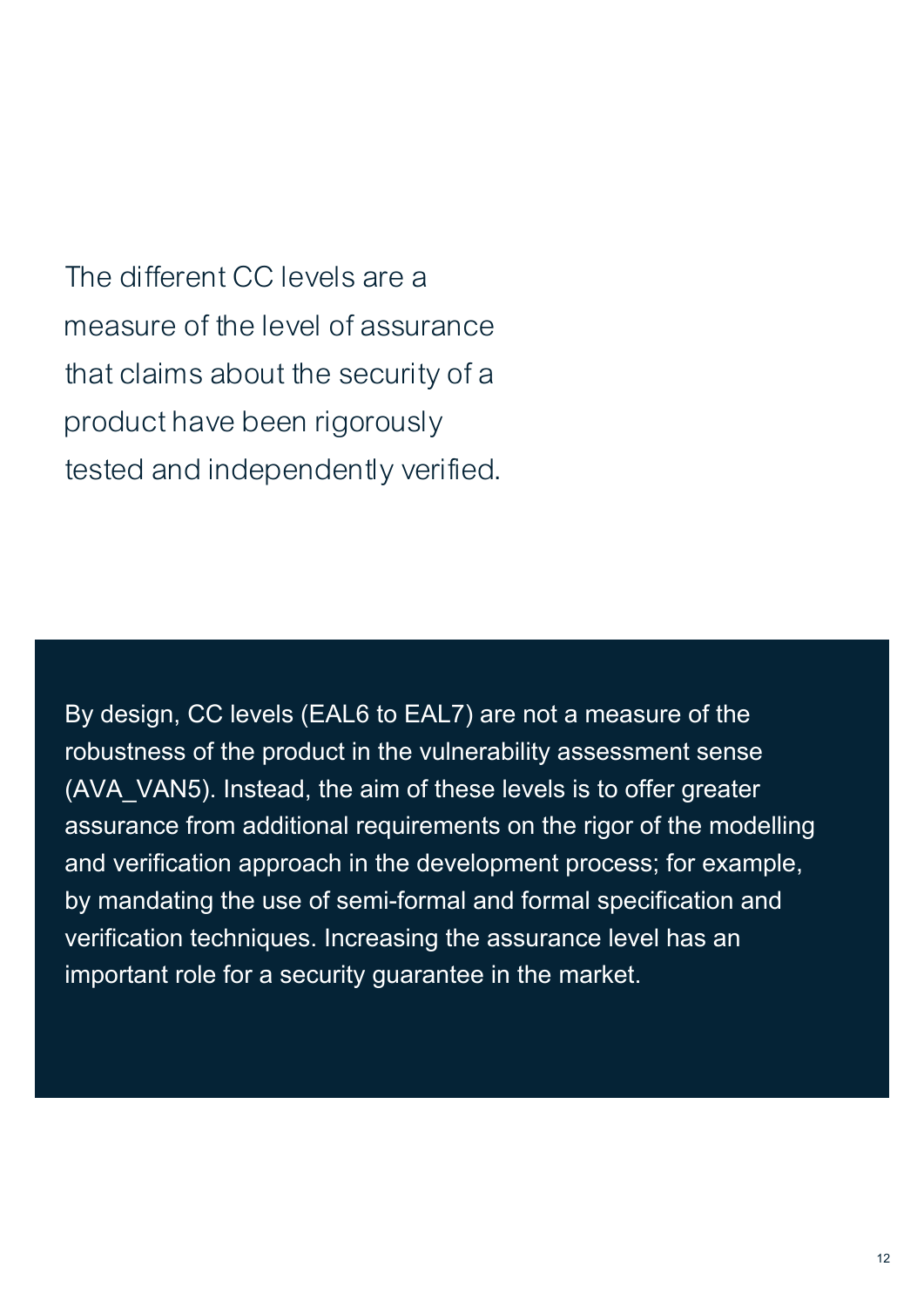#### **Taking a holistic approach to security evaluation**

The security of an end-user ready product should always be assessed in its entirety and not simply at the security certification level of its individual components. This is because attackers will always target the weakest point in a solution and are typically highly skilled at identifying such weak points, as shown in the Miller/Valasek example above.

To illustrate this, we will consider the role of the Trusted Execution Environment (TEE) in securing sensitive data and protecting security-critical code. We have chosen this example because Trustonic believes the TEE will play a key role in ensuring that vehicles, and the devices that they interact with, are fully protected.

# **"Attackers will always target the weakest point in a solution"**



The TEE is a secure operating system (OS) that runs alongside the main device OS environment such as Android or QNX (sometimes called the REE – Rich Execution Environment). The TEE isolates critical code and data in a safe, hardware-isolated world, protecting it from attackers. Due to its small size and isolation from the rest of the system, the TEE minimizes the attack surface, preventing threats such as reverse-engineering, tampering, malware, and Trojans. The TEE consists of several components that work together to provide a complete system, including cryptography and secure storage, together with components that support these critical security functions such as device drivers, the kernel and other software components. Evaluating one of these components independently would provide partial security assurance.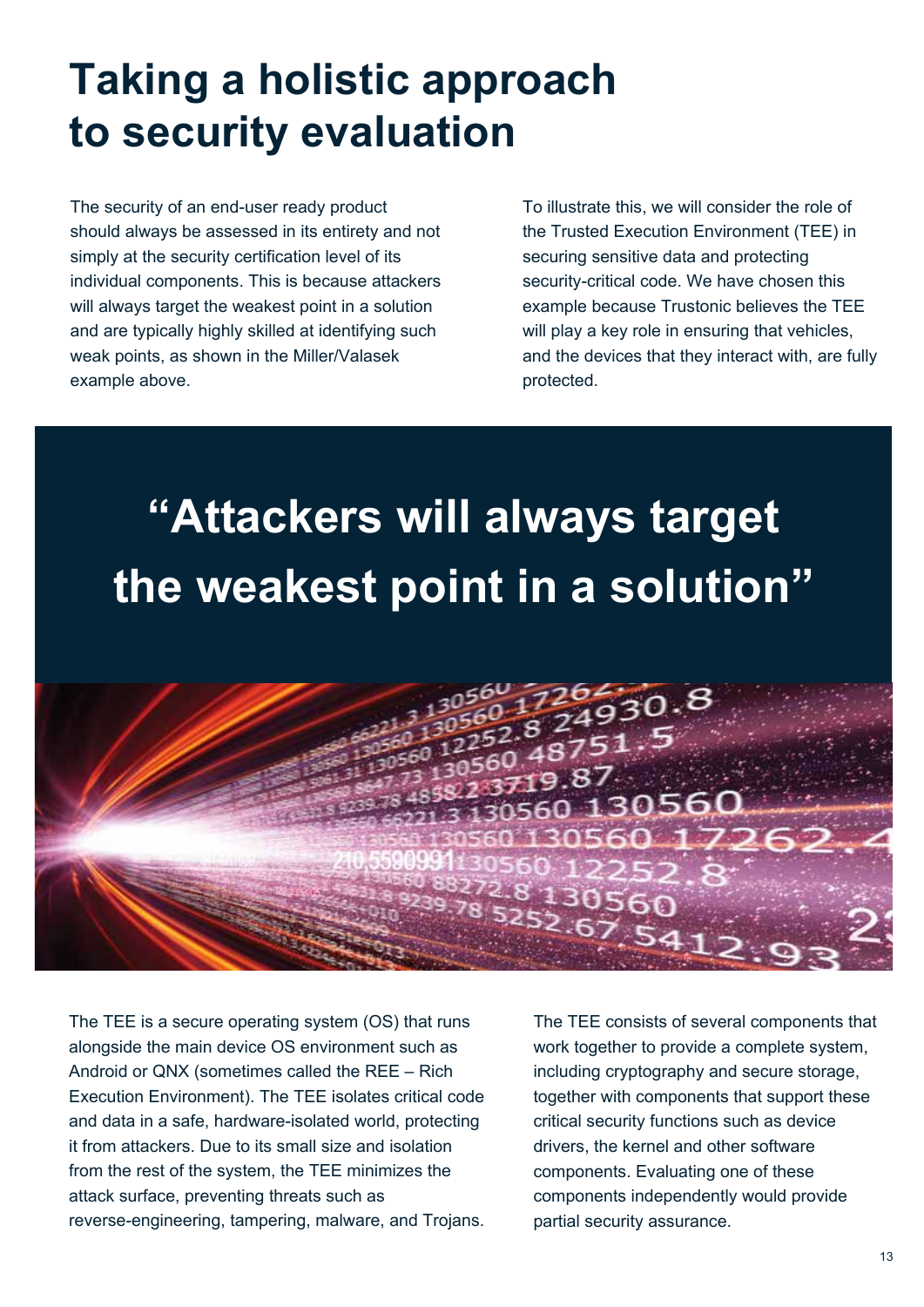The following diagram shows the main TEE Security Functions, real-world security threats, and EALs. For the purposes of illustration, we feature a TEE with components certified with different scopes and to different levels. The diagram shows that the kernel is the least exposed component, and that threats tend to affect the other components, particularly drivers and Trusted Applications (TAs).

As we have seen, TEE product vendors can restrict the scope of what is evaluated in a CC evaluation, sometimes to only the one component. However, a TEE OS is a complete system that provides cryptography APIs, secure storage, and secure application management. All the components involved in the enforcement of these security functions are critical for total protection.



As the diagram above shows, having one component certified in isolation against a high EAL level, must be supported by evaluating other components in the system responsible for the overall security robustness of the final product. The wider components in an open TEE OS may include drivers and Trusted Applications built by third-party developers and, if these components are not developed to the same quality as the certified component, this can lead to potential security vulnerabilities arising in the code base. Even worse, it could lead to the final product user (the vehicle OEMs) not understanding the overall resilience of the integrated solution against external attackers.

Consequently, another important point to

consider is the list of hardening features that the TEE OS and its SDK offer to protect the driver and TA drivers from active attacks. As highlighted in Riscure's recent whitepaper "Security Pitfalls in TEE Development", Trusted Applications and drivers suffer from many of the same security weaknesses as Rich Operating System applications - everything from memory corruptions to program logic-related issues.

Memory corruption vulnerabilities continue to be one of the most prevalent problems in the TEE ecosystem, with such issues present in production code, and the security impact ranging from the exposure of data to run time control of the target.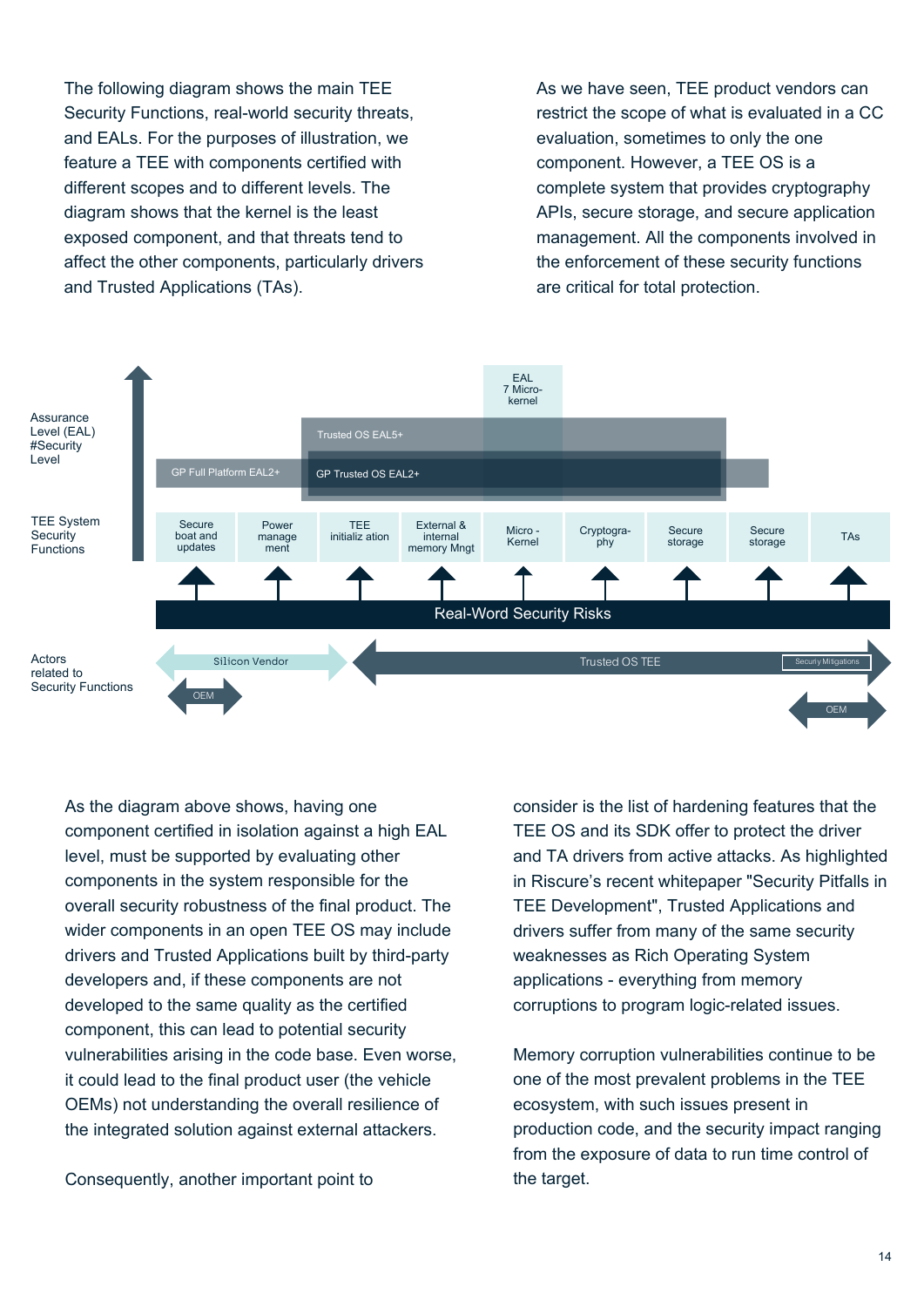#### **For this reason, Riscure recommends you:**

"introduce software exploitation countermeasures for additional security. Some examples of software exploitation countermeasures include Address Space Layout Randomization (ASLR), stack canaries, control-flow integrity, non-executable stack and heap (NX), guard pages and so on"

Therefore, when evaluating the security of a solution such as a TEE, it is important that the scope of the evaluation encompasses the entire solution or that there is a follow up evaluation of the other

components, since an attacker is presented with a complete solution. When CC evaluation is well scoped and conducted, the "attacker" and the "evaluator" become one.

#### **Failure to adequately protect the entire TEE OS with all its security functions in a vehicle could result in attacks such as:**

 Extraction of the car's GPS history (a privacy issue). For example, USA Today discovered that vehicle-hire companies routinely fail to delete personally identifiable information that renters have input into a rental car's infotainment system.

• Ransomware in the TEE, leveraging the Trusted User Interface (TUI) to block the screen. If malware infects the TEE, there's a possibility that a cybercriminal will have enough privileges to launch an attack.

 Extraction of digital car keys leading to the theft of the vehicle. For example, tests by the ADAC — the German automobile association — showed that vehicles from almost 30 manufacturers could be unlocked using a relay amplifier and transmitter to 'trick' a vehicle into thinking its key fob is nearby. Using this method, the transmitter effectively becomes the key, enabling thieves to unlock the car, start the ignition and drive away in under 60 seconds.

Therefore, when determining the security robustness of a product, use the minimum common EAL level for all the components that are storing or processing the assets relevant for the final user (in this case OEMs). Do not suppose

that the EAL level of the overall product is based on the highest-rated individual component as this will lead to inaccurate assumptions being made about the overall security of the system. This is explained in more detail in the next section.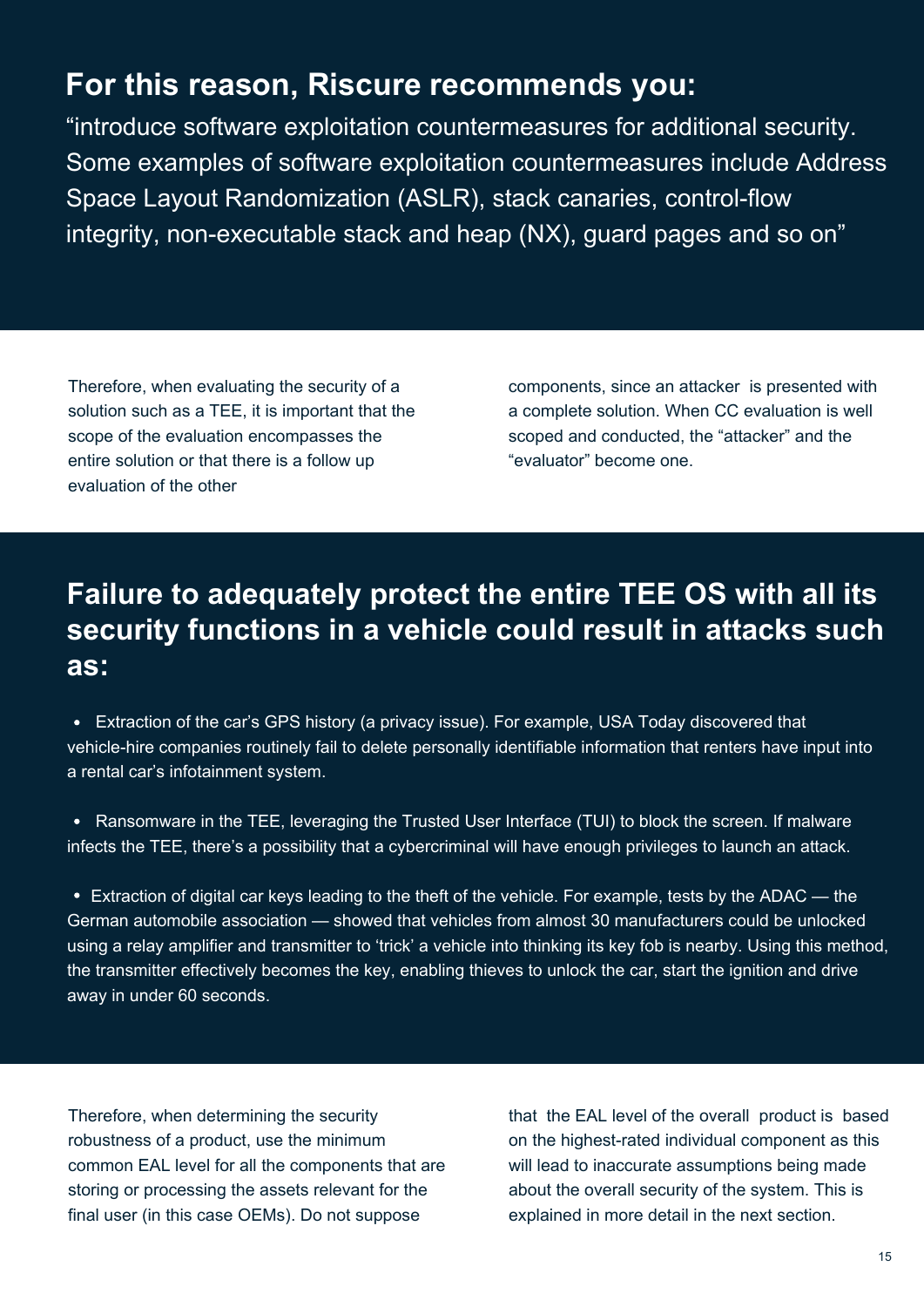#### **Leveraging the GP TEE Protection Profile**

One of the main advantages of using a recognized Protection Profile as reference for certification is that it allows you to easily compare two products, because the scope is clearly defined and remains constant. Without this, it is difficult to compare products due to different evaluation scopes.

A protection profile sets a minimum assurance level that a product needs to fulfil for different assurance classes. It is possible to increase the assurance level for a product by increasing assurance of some or all classes, and a higher assurance level of an existing Protection Profile should cover the whole scope of the Protection Profile.

For example, to evaluate the security of a TEE

as an integrated system, a typical approach would be to evaluate against the GlobalPlatform TEE Protection Profile. Think of this as a "TEE recipe" in which all the security requirements expected from such a product are listed. To complete certification under this PP, all the TEE components are evaluated, giving a more complete sense of the achieved system security.

This approach considers software and hardware attacks against the TEE with an "enhanced-basic" attack potential (EAL2+ augmented with AVA\_TEE.2). This approach is centred on reviews of the implementation together with additional assurance elements such as fuzzing of TEE interfaces.

It is also possible to add use-case specific security services such as data rollback protection using Protection Profile modules, but these are focused on specific use cases where protected data is considered an asset. GlobalPlatform (GP) aims at providing statements on the general robustness of the TEE as a support platform for specific use cases. GP evaluation considers generic attacks on unknown assets managed by the TAs using the TEE. From a process perspective, GP acts as a certification body.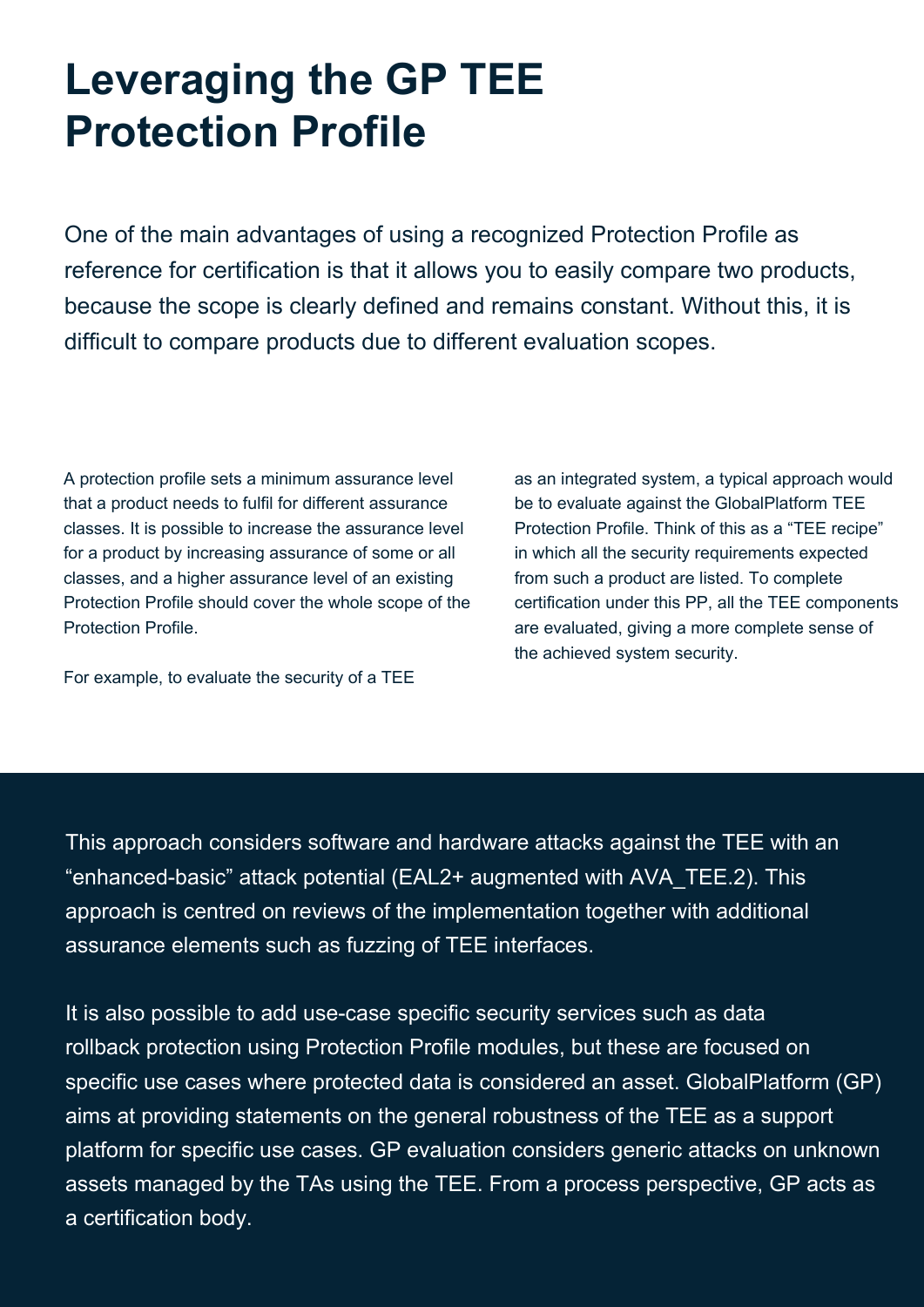#### **Conclusion**

When choosing a security product, security certification often plays a key role in product selection. A higher EAL provides the market (in our automotive example, the Tier 1 or OEM) with a specific higher level of assurance regarding claims about the security of the specific part or complete product, which has been rigorously tested and independently verified. However, a higher EAL with a limited scope is not easily translated into a measure of the robustness of the overall product, unless all product parts are independently verified to the same EAL as well as the integrated product.

Certification should always be considered in the wider context of the security required from the entire solution and what it is that you are seeking to protect. For example, in the case of the TEE and CC certification, the EAL of an individual component in isolation offers limited information about the security of the complete

TEE system. Its use is compromised if other components do not follow the certification level and user guidance documents.

In cases where vendors define the scope of what is evaluated (i.e. they do not follow an approved Protection Profile in the Security Target), it is important to understand exactly what was assessed and what was not. There is a difference between a product (the solution used by a user or a device) and the Target of Evaluation (which may be a full product or just a component). A recognized Protection Profile is useful in this respect because it enables you to compare two products, like for like. Therefore, it is recommended that a detailed review of the scope of the assessment is conducted (by reviewing the contents of the Security Target associated with the specific certificate), when seeking to understand the applicable level of protection a solution can provide.

In conclusion, therefore, it is critical that the Security Target scope addresses all the security relevant components of the final solution and the applicable list of threats that the product is designed to mitigate. When properly scoped and with all the components and integration evaluated, the security evaluator will act in the same way that an external attacker acts, thus providing more assurance to users of the final product regarding the achieved security robustness of the product.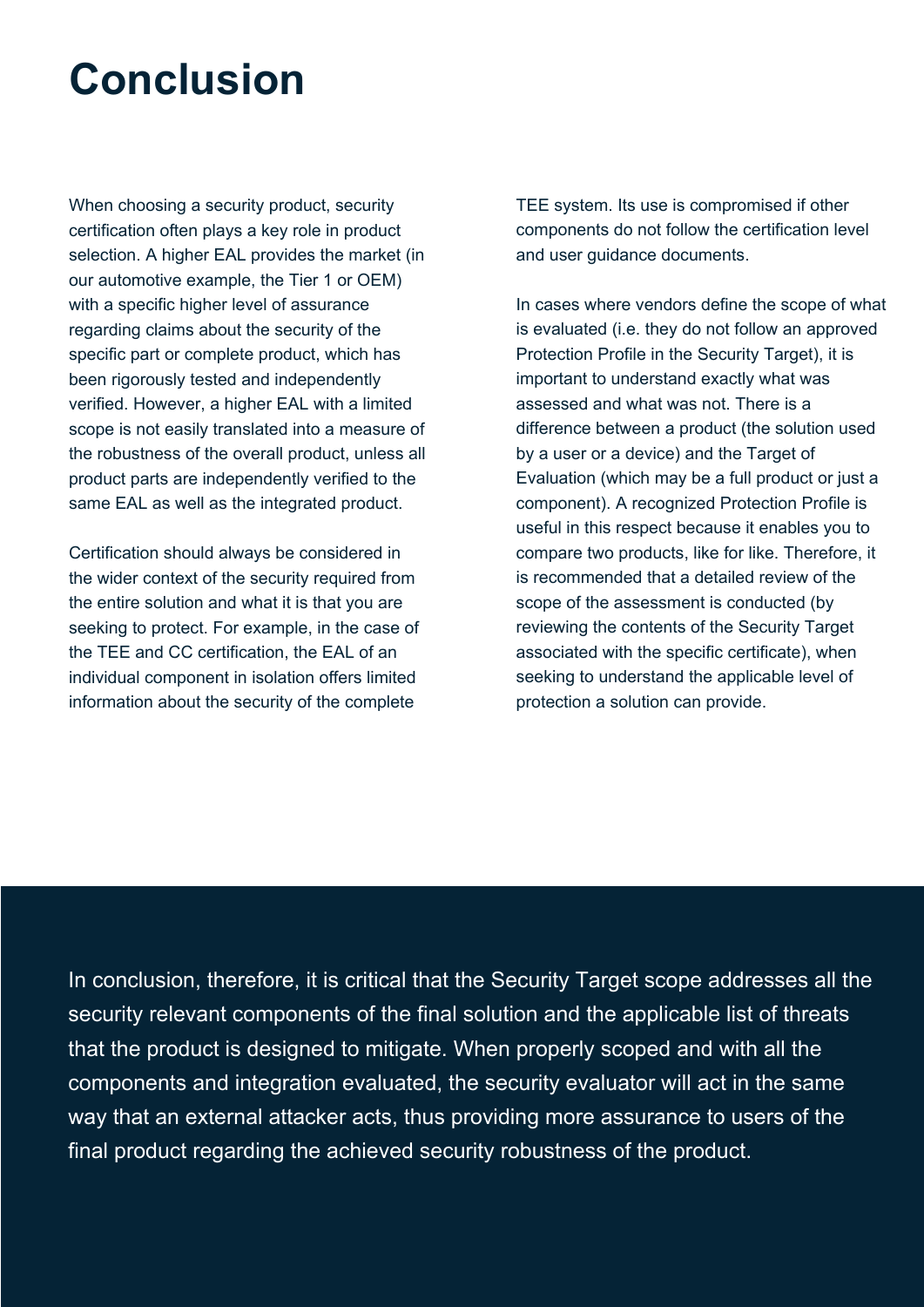### **Appendix 1 - Assurance Components by EAL**

| <b>Assurance</b><br>class          | <b>Assurance</b><br><b>Family</b> | <b>Assurance Components by Evaluation Assurance Level</b> |                  |                           |                |                  |                           |                |  |
|------------------------------------|-----------------------------------|-----------------------------------------------------------|------------------|---------------------------|----------------|------------------|---------------------------|----------------|--|
|                                    |                                   | EAL1                                                      | EAL <sub>2</sub> | EAL3                      | EAL4           | EAL <sub>5</sub> | EAL6                      | EAL7           |  |
| <b>Development</b>                 | ADV_ARC                           |                                                           | $\mathbf 1$      | $\mathbf{1}$              | $\mathbf{1}$   | $\mathbf{1}$     | $\mathbf{1}$              | $\mathbf{1}$   |  |
|                                    | ADV_FSP                           | $\mathbf{1}$                                              | $\overline{2}$   | $\,$ 3 $\,$               | $\overline{4}$ | $\mathbf 5$      | $\mathbf 5$               | $6\,$          |  |
|                                    | ADV_IMP                           |                                                           |                  |                           | $\mathbf{1}$   | $\mathbf{1}$     | $\overline{2}$            | $\overline{2}$ |  |
|                                    | ADV_INT                           |                                                           |                  |                           |                | $\mathbf{2}$     | $\ensuremath{\mathsf{3}}$ | $\mathfrak{S}$ |  |
|                                    | ADV_SPM                           |                                                           |                  |                           |                |                  | $\mathbf{1}$              | $\mathbf{1}$   |  |
|                                    | ADV_TDS                           |                                                           | $\mathbf{1}$     | $\overline{2}$            | $\mathfrak{Z}$ | $\overline{4}$   | 5                         | 6              |  |
| <b>Guidance</b>                    | AGD_OPE                           | $\mathbf{1}$                                              | $\mathbf{1}$     | $\mathbf{1}$              | $\mathbf{1}$   | $\mathbf{1}$     | $\mathbf{1}$              | $\mathbf{1}$   |  |
| documents                          | AGD_PRE                           | $\mathbf{1}$                                              | $\mathbf{1}$     | $\mathbf{1}$              | $\mathbf{1}$   | $\mathbf{1}$     | $\mathbf{1}$              | $\mathbf{1}$   |  |
| Life-cycle                         | ALC_CMC                           | $\mathbf{1}$                                              | $\overline{2}$   | $\mathfrak{Z}$            | $\overline{4}$ | $\overline{4}$   | 5                         | $\sqrt{5}$     |  |
| support                            | $ALC\_CMS$                        | $\mathbf{1}$                                              | $\overline{2}$   | $\ensuremath{\mathsf{3}}$ | $\overline{4}$ | 5                | 5                         | $\mathbf 5$    |  |
|                                    | ALC_DEL                           |                                                           | $\mathbf{1}$     | $\mathbf{1}$              | $\mathbf{1}$   | $\mathbf{1}$     | $\mathbf{1}$              | $\mathbf{1}$   |  |
|                                    | ALC_DVS                           |                                                           |                  | $\mathfrak 1$             | $\mathbf{1}$   | $\mathbf 1$      | $\overline{2}$            | $\overline{2}$ |  |
|                                    | ALC_FLR                           |                                                           |                  |                           |                |                  |                           |                |  |
|                                    | ALC_LCD                           |                                                           |                  | $\mathbf 1$               | $\mathbf{1}$   | $\mathbf{1}$     | $\mathbf{1}$              | $\overline{2}$ |  |
|                                    | $ALC_TAT$                         |                                                           |                  |                           | $\mathbf{1}$   | $\overline{2}$   | $\ensuremath{\mathsf{3}}$ | $\mathfrak{S}$ |  |
| <b>Security</b>                    | ASE_CCL                           | $\mathbf{1}$                                              | $\mathbf{1}$     | $\mathbf{1}$              | $\mathbf{1}$   | $\mathbf{1}$     | $\mathbf{1}$              | $\mathbf{1}$   |  |
| <b>Target</b><br>evaluation        | ASE_ECD                           | $\mathbf{1}$                                              | $\mathbf{1}$     | $\mathbf{1}$              | $\mathbf 1$    | $\mathbf 1$      | $\mathbf{1}$              | $\mathbf 1$    |  |
|                                    | ASE_INT                           | $\mathbf{1}$                                              | $\mathbf{1}$     | $\mathbf{1}$              | $\mathbf{1}$   | $\mathbf{1}$     | $\mathbf{1}$              | $\mathbf{1}$   |  |
|                                    | ASE_OBJ                           | $\mathbf{1}$                                              | $\overline{2}$   | $\overline{2}$            | $\overline{2}$ | $\overline{2}$   | $\overline{2}$            | $\overline{2}$ |  |
|                                    | ASE_REQ                           | $\mathbf{1}$                                              | $\mathbf{2}$     | $\mathbf{2}$              | $\overline{2}$ | $\overline{2}$   | $\overline{2}$            | $\overline{2}$ |  |
|                                    | ASE_SPD                           |                                                           | $\mathbf{1}$     | $\mathbf{1}$              | $\mathbf{1}$   | $\mathbf{1}$     | $\mathbf{1}$              | $\mathbf{1}$   |  |
|                                    | ASE_TSS                           | $\mathbf{1}$                                              | $\mathbf{1}$     | $\mathbf{1}$              | $\mathbf{1}$   | $\mathbf{1}$     | $\mathbf{1}$              | $\mathbf{1}$   |  |
| <b>Tests</b>                       | ATE_COV                           |                                                           | $\mathbf{1}$     | $\overline{2}$            | $\overline{2}$ | $\overline{2}$   | $\mathfrak{S}$            | $\mathfrak{S}$ |  |
|                                    | ATE_DPT                           |                                                           |                  | $\mathbf{1}$              | $\mathbf{1}$   | $\mathfrak{S}$   | $\mathfrak 3$             | $\overline{4}$ |  |
|                                    | ATE_FUN                           |                                                           | $\mathbf{1}$     | $\mathbf{1}$              | $\mathbf{1}$   | $\mathbf{1}$     | $\overline{2}$            | $\mathbf{2}$   |  |
|                                    | ATE_IND                           | $\mathbf{1}$                                              | $\overline{2}$   | $\overline{2}$            | $\overline{2}$ | $\overline{2}$   | $\overline{2}$            | $\mathfrak{S}$ |  |
| <b>Vulnerability</b><br>assessment | AVA_VAN                           | $\mathbf{1}$                                              | $\overline{2}$   | $\overline{2}$            | $\mathfrak{S}$ | $\overline{4}$   | $\sqrt{5}$                | 5              |  |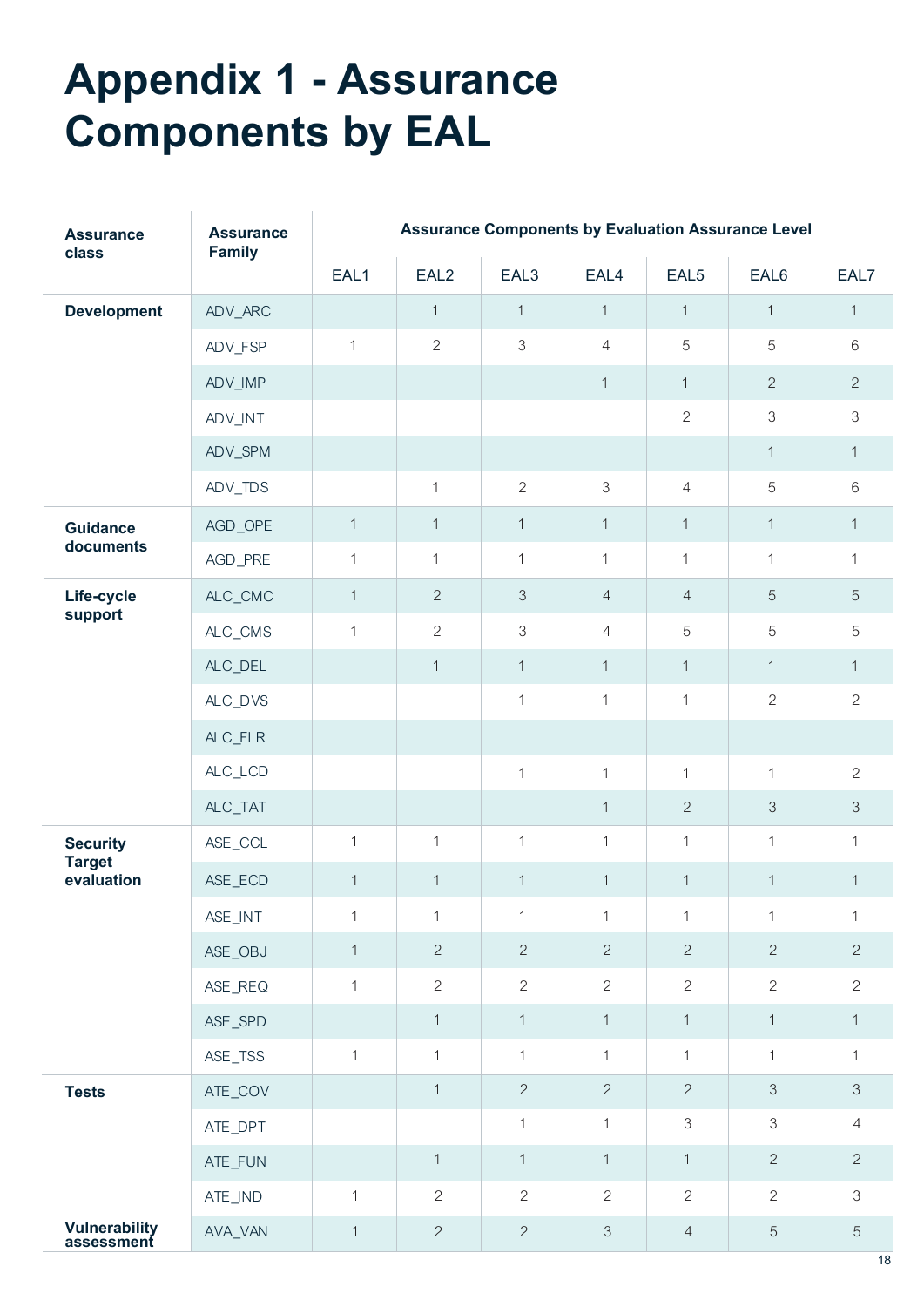#### **References**

 $\bullet$ 

 $\bullet$ 

- https://www.trustonic.com/news/technology/ secure-developent-lifecycle-mobile-app-securitytesting-certification/
- https://www.upstream.auto/upstream-security-global- $\bullet$ automotive-cybersecurity-report-2020/
- https://www.mckinsey.com/industries/automotive-and- $\bullet$ assembly/our-insights/cybersecurity-in-automotivemastering-the-challenge#
- https://csrc.nist.gov/publications/detail/fips/140/2/final ä
- https://www.pcisecuritystandards.org/pci\_security/
- https://www.commoncriteriaportal.org/
- https://www.trustonic.com/news/blog/the-changingface-of-automotive-cyber-attacks/
- https://globalplatform.org/specs-library/tee-systemarchitecture-v1-2/
- https://www.riscure.com/publication/security- $\bullet$ pitfalls-in-tee-development/
- https://threatpost.com/modern-car-warning/142190/  $\bullet$
- https://www.bbc.co.uk/news/business-49273028
- https://globalplatform.org/specs-library/teeä protection-profile-v1-2-1/
	- https://globalplatform.org/resource-publication/ an-exploration-of-tee/
- https://www.commoncriteriaportal.org/files/ppfiles/  $\bullet$ anssi-profil\_PP-2014\_01.pdf
- https://www.sae.org/binaries/content/assets/cm/content/  $\bullet$ topics/cybersecurity/securing\_the\_modern\_vehicle.pdf
- https://www.upstream.auto/research/automotivecybersecurity/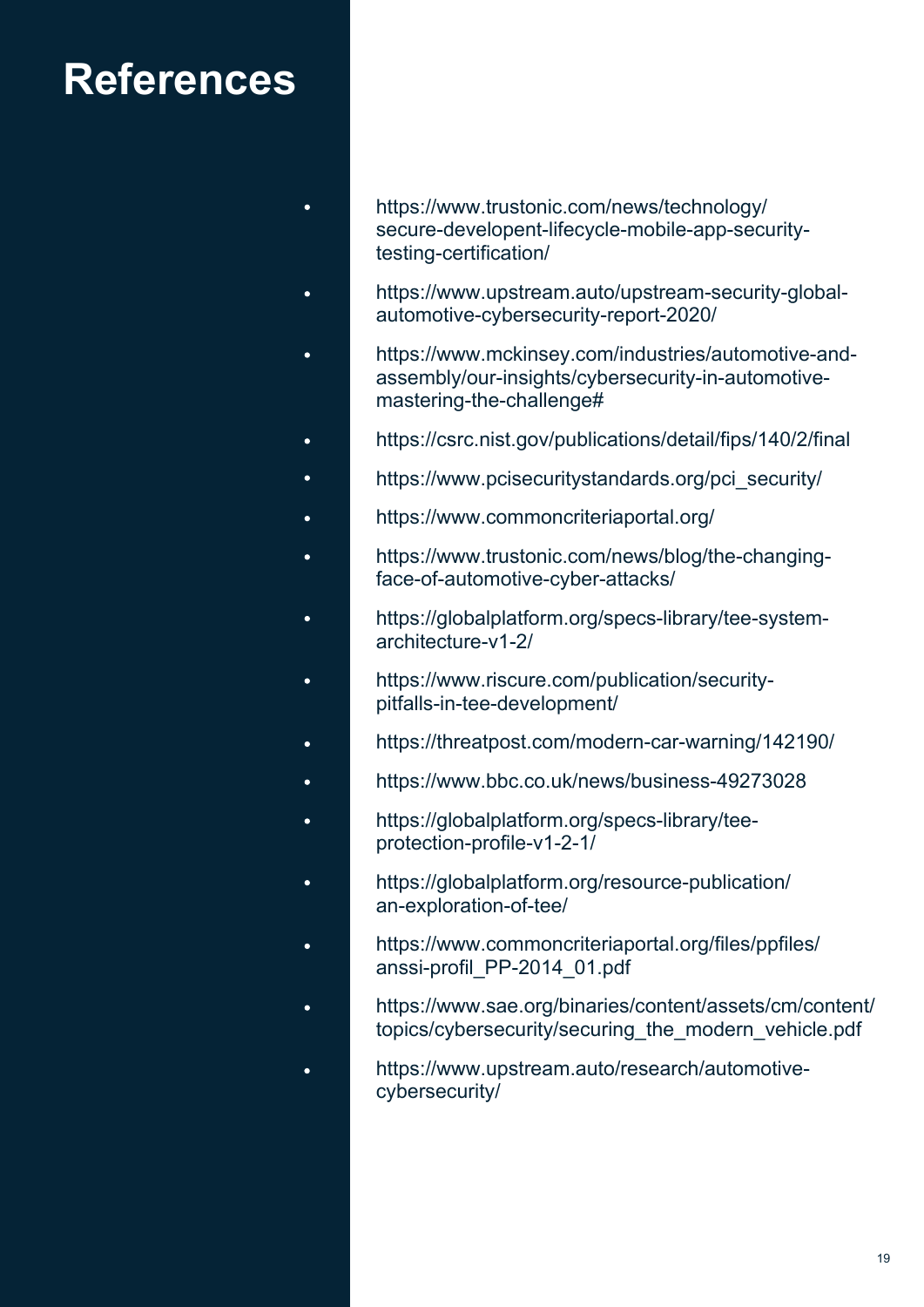# **Glossary**

| <b>Term</b> | <b>Description</b>                                      |
|-------------|---------------------------------------------------------|
| <b>ADAS</b> | <b>Advanced Driver-Assistance Systems</b>               |
| AVA_VAN     | <b>Vulnerability Analysis component</b>                 |
| CC          | <b>Common Criteria</b>                                  |
| <b>CCRA</b> | <b>Common Criteria Recognition Agreement</b>            |
| <b>EAL</b>  | <b>Evaluation Assurance Level</b>                       |
| <b>GP</b>   | GlobalPlatform                                          |
| <b>OEMs</b> | <b>Original Equipment Manufacturers</b>                 |
| <b>OS</b>   | <b>Operating System</b>                                 |
| PP          | <b>Protection Profile</b>                               |
| <b>REE</b>  | Rich Execution Environment; for example, the Android OS |
| <b>ST</b>   | <b>Security Target</b>                                  |
| <b>TA</b>   | <b>Trusted Application</b>                              |
| <b>TEE</b>  | <b>Trusted Execution Environment</b>                    |
| <b>TOE</b>  | <b>Target of Evaluation</b>                             |
| V2X         | Vehicle-to-Everything                                   |